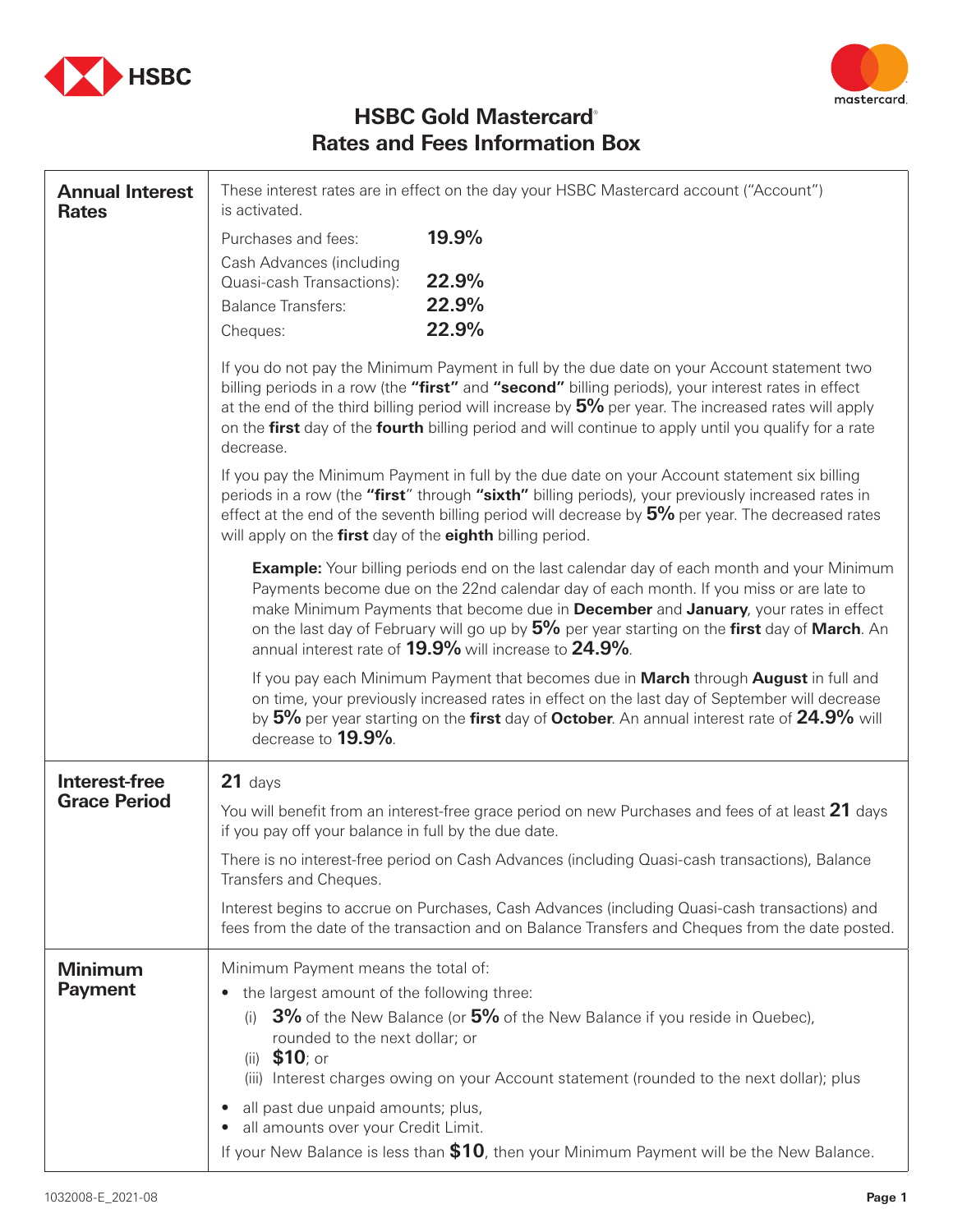| Foreign<br><b>Currency</b><br><b>Conversion</b> | 2.5%<br>When you make or return Transactions in foreign currency, we bill or credit you in Canadian<br>dollars. We convert the Transaction amount to Canadian dollars using a conversion rate that<br>is $2.5\%$ above the exchange rate determined by Mastercard that is in effect on the date the<br>Transaction is posted to your Account. This rate may be different from the rate in effect on the<br>date you made the Transaction.                                                                                |
|-------------------------------------------------|--------------------------------------------------------------------------------------------------------------------------------------------------------------------------------------------------------------------------------------------------------------------------------------------------------------------------------------------------------------------------------------------------------------------------------------------------------------------------------------------------------------------------|
| <b>Annual Fees</b>                              | \$60                                                                                                                                                                                                                                                                                                                                                                                                                                                                                                                     |
|                                                 | To be charged upon enrolment and annually on your anniversary date.                                                                                                                                                                                                                                                                                                                                                                                                                                                      |
| <b>Other Fees</b>                               | To be charged on the date of the transaction:                                                                                                                                                                                                                                                                                                                                                                                                                                                                            |
|                                                 | Cash Advance fees (do not apply in Quebec):                                                                                                                                                                                                                                                                                                                                                                                                                                                                              |
|                                                 | • Automated Teller Machine (ATM) displaying the Mastercard or Cirrus° symbol – ATM in<br>Canada - \$2; ATM outside Canada - \$4                                                                                                                                                                                                                                                                                                                                                                                          |
|                                                 | Over-the-Counter (in Branch) at a Mastercard Financial Institution – In Canada – $$3$ ;<br>Outside Canada - \$5                                                                                                                                                                                                                                                                                                                                                                                                          |
|                                                 | Wire transfers, travelers cheques, foreign currency, money orders, payment of an existing<br>debt, bets, lottery tickets and casino gaming chips (referred to as quasi-cash transactions;<br>fees do not apply in Quebec): $$4$                                                                                                                                                                                                                                                                                          |
|                                                 | To be charged on the date the transaction is posted:                                                                                                                                                                                                                                                                                                                                                                                                                                                                     |
|                                                 | Charge for dishonoured payment or dishonoured Cheque (does not apply in Quebec): \$25<br>$\bullet$                                                                                                                                                                                                                                                                                                                                                                                                                       |
|                                                 | Cheque fee - for Cheques written to a merchant outside Canada<br>(does not apply in Quebec): $$5$                                                                                                                                                                                                                                                                                                                                                                                                                        |
|                                                 | Extra copy of your monthly statement or sales slip: $$0$<br>$\bullet$                                                                                                                                                                                                                                                                                                                                                                                                                                                    |
|                                                 | Promotional Offer Balance Transfer fee (does not apply in Quebec): Up to 5% of the Balance<br>$\bullet$<br>Transfer amount. We charge this fee when we offer a promotional interest rate on Balance<br>Transfers for a specified period which is lower than the annual interest rate that applies to<br>Balance Transfers to your Account. We may waive or lower this 5% fee at the time the<br>promotional interest rate offer is made to you. We do not charge Balance Transfer fees<br>outside of promotional offers. |
|                                                 | To be charged on the statement date:<br>Over credit limit fee (does not apply in Quebec) – if your balance exceeds your assigned<br>$\bullet$<br>credit limit during the statement period: \$29                                                                                                                                                                                                                                                                                                                          |

We may change the interest rates and fees from time to time. Please read the Cardholder Agreement for more information.